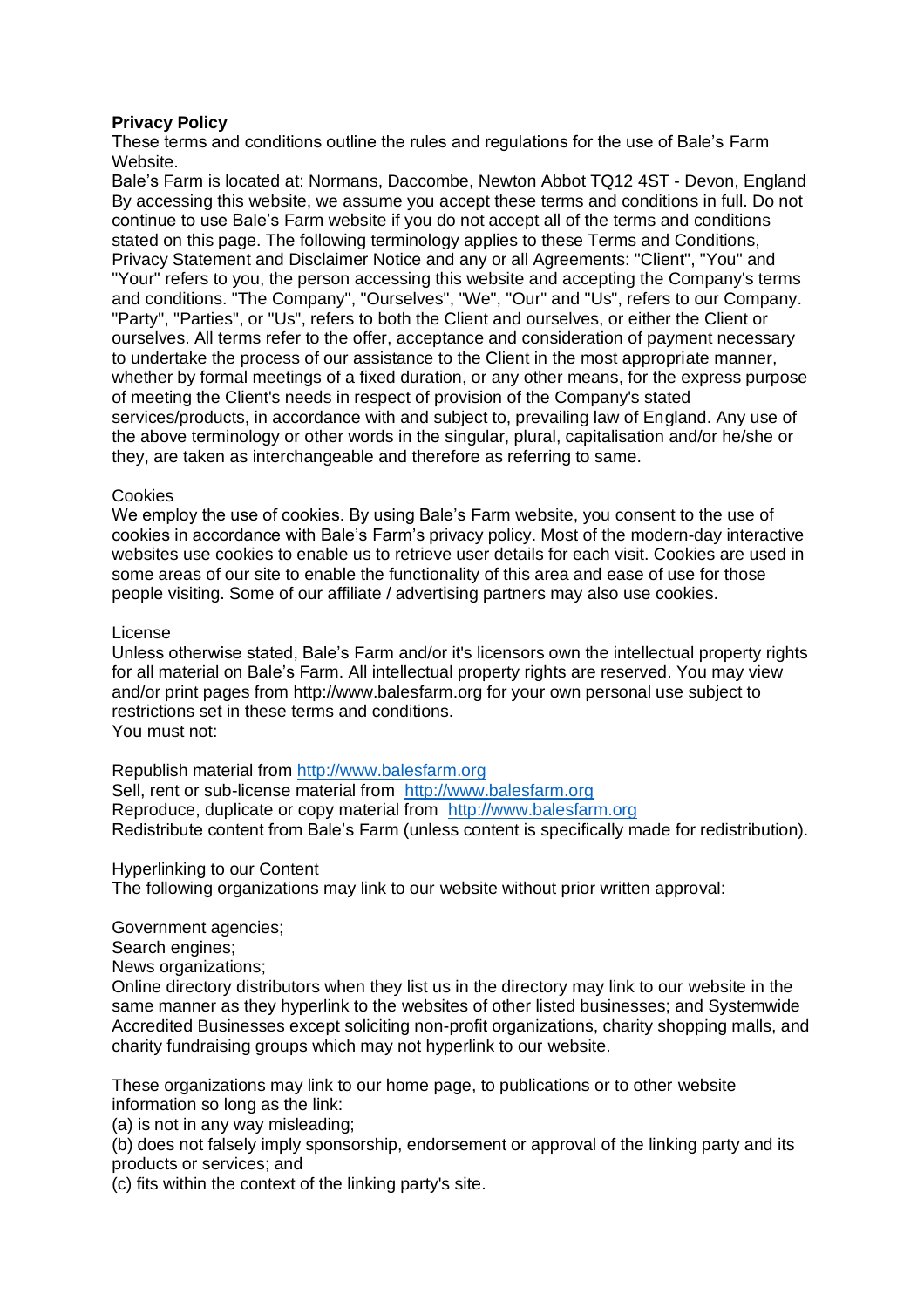We may consider and approve in our sole discretion other link requests from the following types of organizations:

Commonly known consumer and/or business information sources

Associations or other groups representing charities, including charity giving sites, online directory distributors;

Internet portals; accounting, law and consulting firms whose primary clients are businesses; and educational institutions and trade associations.

We will approve link requests from these organizations if we determine that:

(a) the link would not reflect unfavourably on us or our accredited businesses (for example, trade associations or other organizations representing inherently suspect types of business, such as work at-home opportunities, shall not be allowed to link);

(b)the organization does not have an unsatisfactory record with us;

(c) the benefit to us from the visibility associated with the hyperlink outweighs the absence of ; and

(d) where the link is in the context of general resource information or is otherwise consistent with editorial content in a newsletter or similar product furthering the mission of the organization.

These organizations may link to our home page, to publications or to other website information so long as the link:

(a) is not in any way misleading;

(b) does not falsely imply sponsorship, endorsement or approval of the linking party and its products or services; and

(c) fits within the context of the linking party's site.

If you are among the organizations listed in paragraph 2 above and are interested in linking to our website, you must notify us by sending an e-mail to hay@balesfarm.org. Please include your name, your organization name, contact information (such as a phone number and/or e-mail address) as well as the URL of your site, a list of any URLs from which you intend to link to our website, and a list of the URL(s) on our site to which you would like to link. Allow 2-3 weeks for a response.

Approved organizations may hyperlink to our website as follows:

By use of our corporate name; or

By use of the uniform resource locator (Web address) being linked to; or

By use of any other description of our website or material being linked to that makes sense within the context and format of content on the linking party's site.

No use of Bale's Farm's logo or other artwork will be allowed for linking absent a trademark license agreement.

#### Iframes

Without prior approval and express written permission, you may not create frames around our Web pages or use other techniques that alter in any way the visual presentation or appearance of our website.

#### Reservation of Rights

We reserve the right at any time and in its sole discretion to request that you remove all links or any particular link to our website. You agree to immediately remove all links to our website upon such request. We also reserve the right to amend these terms and conditions and its linking policy at any time. By continuing to link to our website, you agree to be bound to and abide by these linking terms and conditions.